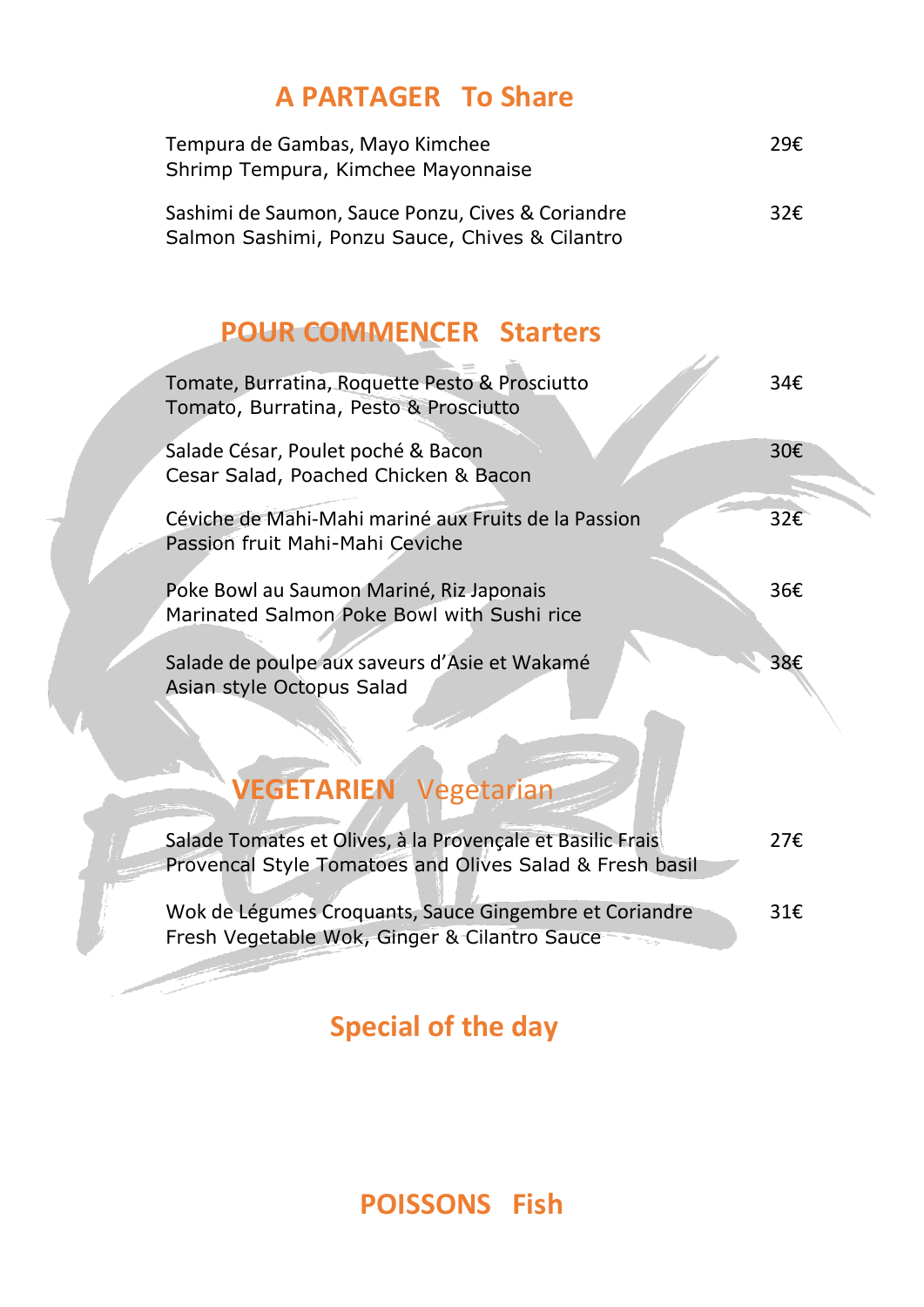

#### **VIANDES Meat**

Wok de Boeuf, Pâtes Chinoises & Sauce Nham Jin 34€ Beef Wok, Chinese Pasta & Nham Jin Sauce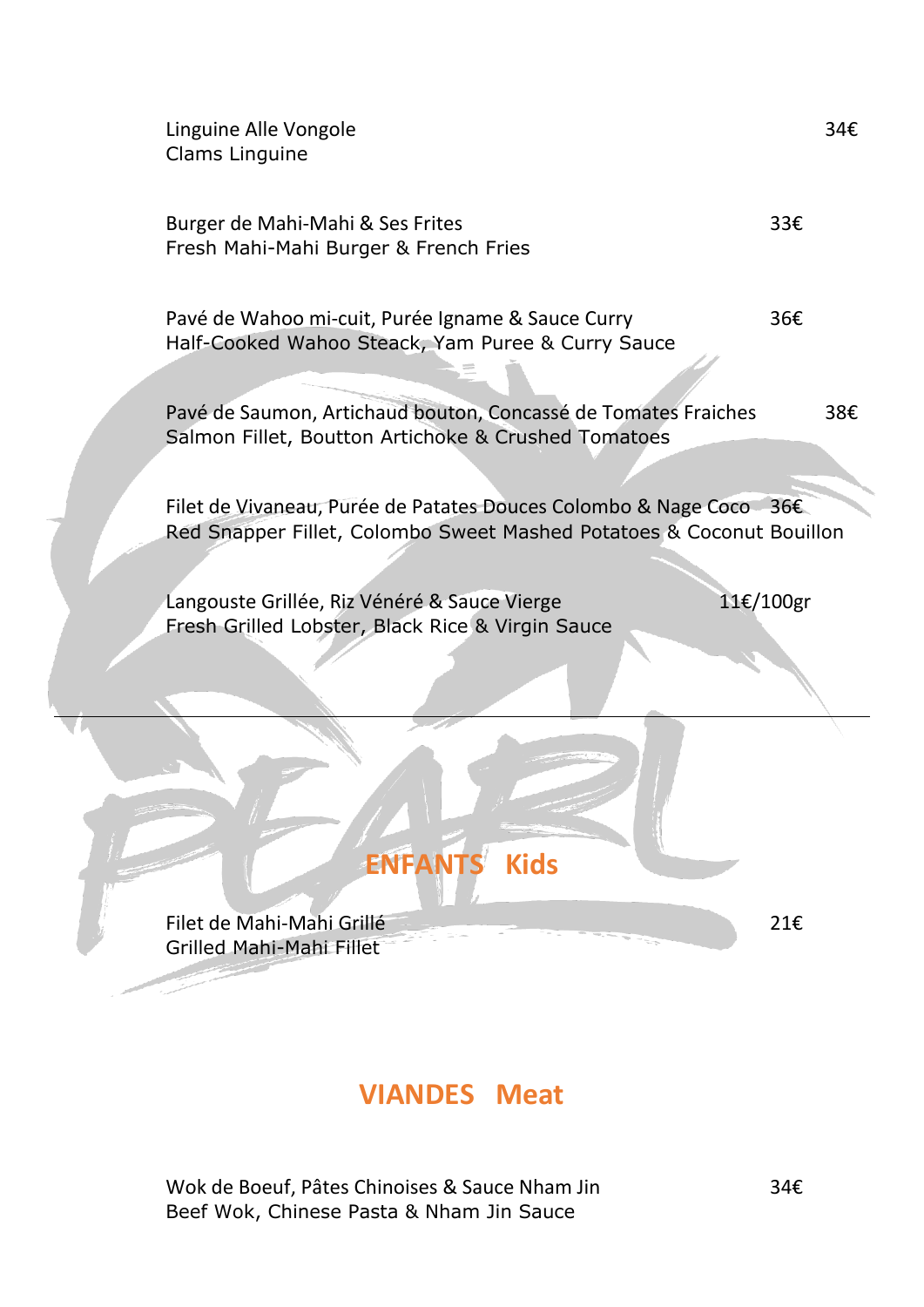| Magret de Canard & Purée à la Truffe<br>Duck Breast, Truffle Mashed Potatoes                                    |     | 42€ |
|-----------------------------------------------------------------------------------------------------------------|-----|-----|
| Entrecôte, purée de pomme de terre, sauce poivre<br>Rib steak, Mashed Potatoes with Pepper Sauce                |     | 40€ |
| Tartare de Boeuf (200gr) à l'Italienne, Salade de Roquette<br>Italian Style Beef Tartar (200gr) & Arugula Salad |     | 36€ |
| Escalope de Volaille à la Milanaise & Linguini au Pesto<br>Milanese Chicken Cutlet & Pesto Sauce Linguini       | 38€ |     |
| Cheeseburger de Boeuf & Ses Frites<br>Cheeseburger & French Fries                                               | 33€ |     |

# **ENFANTS Kids**

Nuggets de Poulet ou Steack haché de Bœuf 21€ Chicken Nuggets or Ground Beef Steack

## **DESSERTS**

| Mi-cuit Chocolat, Noisettes & Glace Vanille<br>Lava Chocolate Cake, Hazelnut & Vanilla Ice Cream | 16€ |
|--------------------------------------------------------------------------------------------------|-----|
| Cheesecake aux Fruits Exotiques<br><b>Exotic Fruits Cheesecake</b>                               | 14£ |
| Finger Chocolat Cacahuètes                                                                       | 16£ |